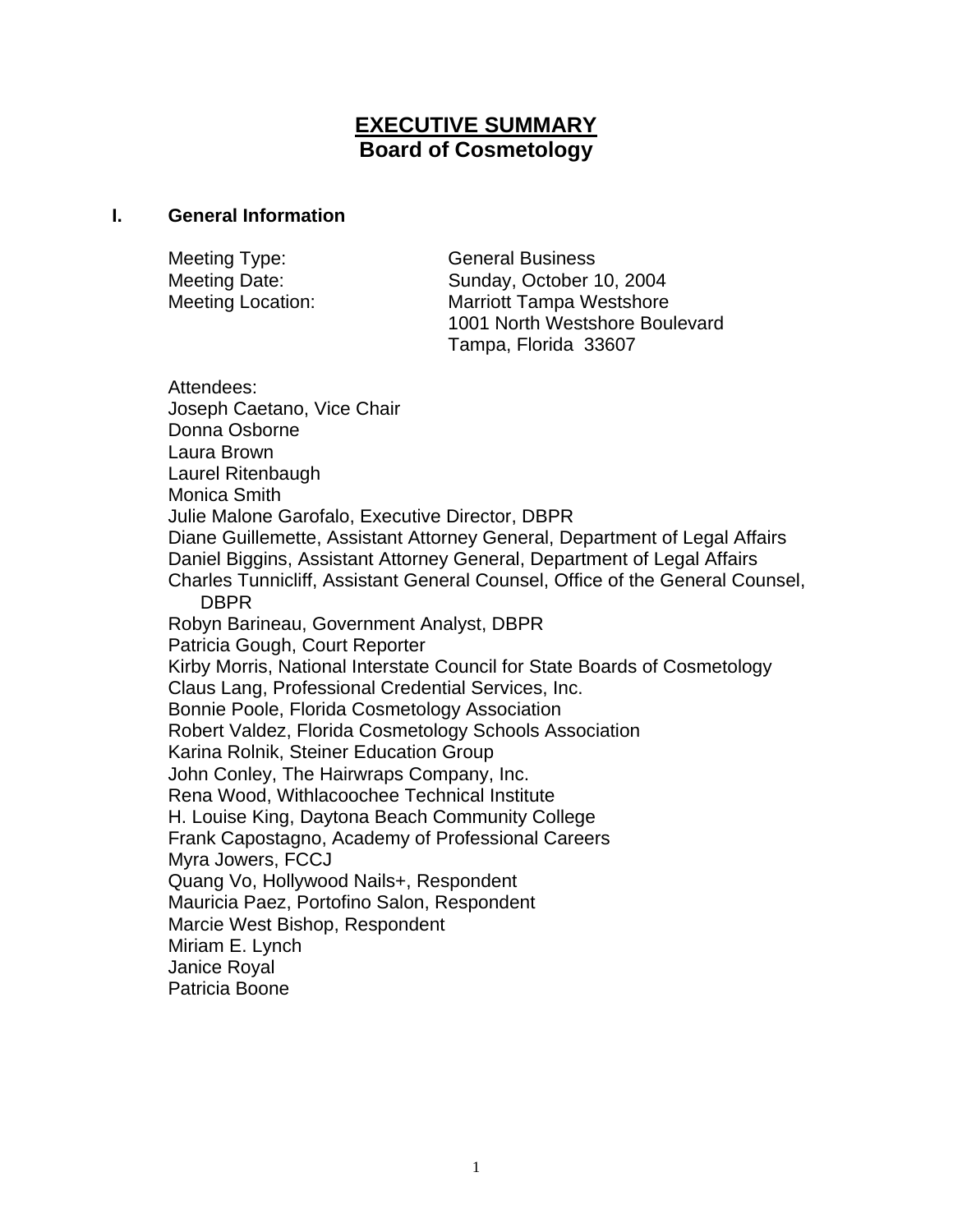### **II. Major Issues/Actions**

- The board considered the following matters: -1 motion for reconsideration -22 disciplinary cases -4 hair braiding course applications -2 hair wrapping course applications -3 body wrapping course applications -1 HIV/AIDS initial licensure course application -1 continuing education course application
- Mr. Charles Tunnicliff, Assistant General Counsel, reported there are currently 137 cosmetology cases in the legal section.
- Mr. Quang Vo, Hollywood Nails+, Respondent, suggested the department include on citations which individual(s) is alleged to have violated the laws and rules.
- Ms. Bonnie Poole, Florida Cosmetology Association, inquired as to why the State Attorney's Office does not prosecute all cases forwarded to them by the department. Mr. Tunnicliff and Ms. Diane Guillemette, Assistant Attorney General, informed Ms. Poole that the discretion to prosecute cases forwarded to them by the department is completely up to their office and that the State Attorney's Offices are aware that the department has the authority to take administrative action against an individual or business.
- Ms. Guillemette informed the board that draft disciplinary guidelines will be available for review at the next board meeting.
- Mr. Kirby Morris, President, National Interstate Council of State Boards of Cosmetology (NIC), along with Mr. Claus Lang, Vice President of Professional Credential Services, Inc., gave a presentation regarding the NIC national examination and the advantages to using the national examination. Some highlights from the NIC presentation included the examination (written and practical) for cosmetologists, nail technicians and estheticians; over 100,000 written and practical examinations offered in 2003 for cosmetology related professionals; the NIC examination is offered in English, Latin American Spanish and Vietnamese; the NIC exam is endorseable in 32 states; NIC defends and pays for the defense of all exam challenges; the approximate cost to a candidate for the NIC written and practical examination is \$115 to \$120; all examiners are required to attend an annual, two-day scoring course for standardization purposes.
- Ms. Poole informed the board that statutory changes would be necessary to utilize the NIC examinations but agrees that the NIC program would benefit all licensees and she supports the examination of all licensees.
- Mr. Robert Valdez, Florida Cosmetology Schools Association, expressed his concern with the scoring of NIC practical examinations being opinion-based.
- The board denied the Petition for Variance and Waiver of Rule 61G5- 20.0015, Florida Administrative Code, submitted by Ms. Miriam Ellen Lynch.
- Ms. Donna Osborne briefly discussed her proposal to offer four licenses by examination: hair stylist, esthetician, nail technician and cosmetologist. Her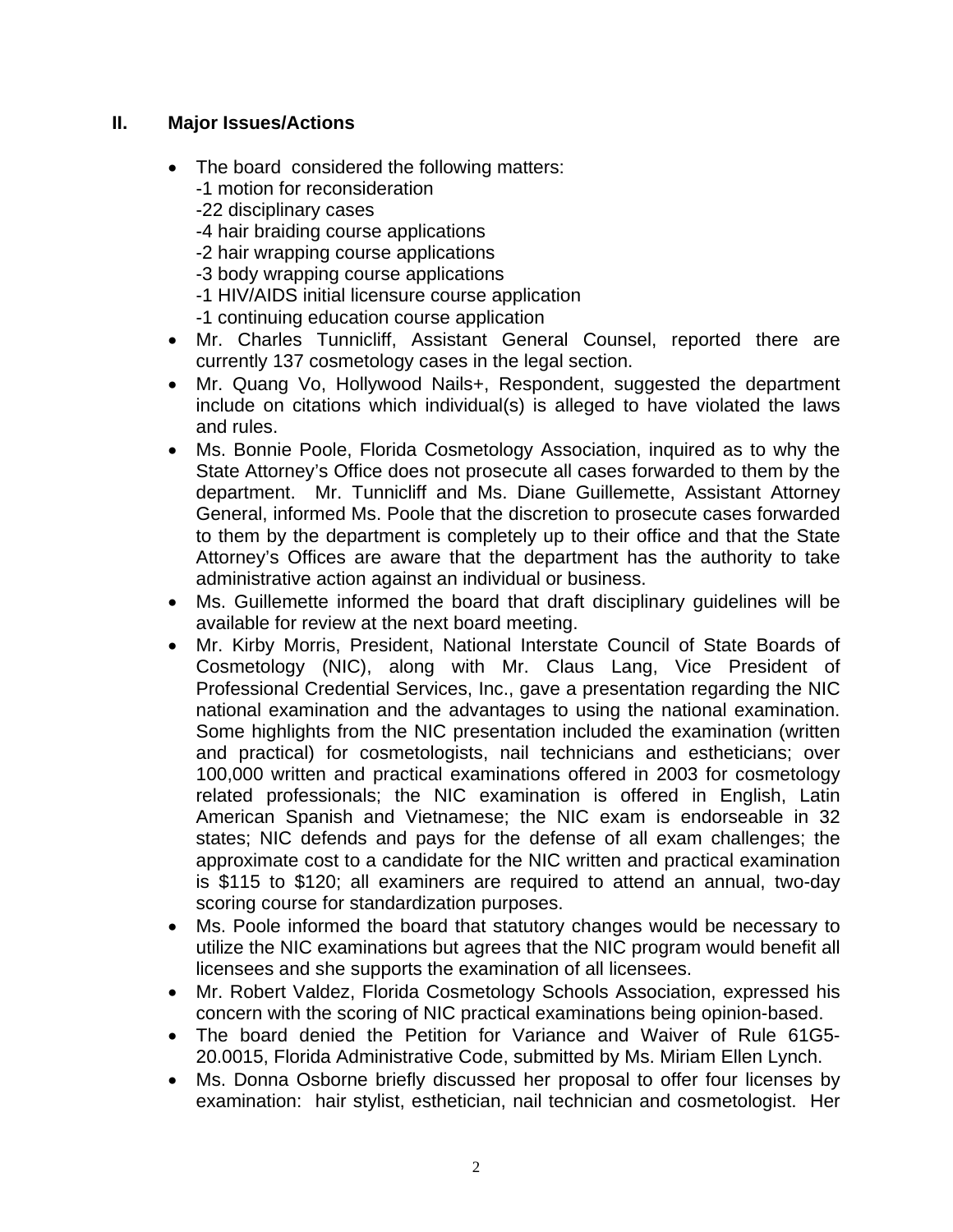proposal suggested the following school hour requirements for these licenses: hair stylist (1,200 hours); esthetician (600 hours); nail technician (600 hours); and cosmetologist (2,400). The proposal also suggests the offering of certificates, without examination, for shampooer, hair braider, hair wrapper, body wrapper and cosmetic specialist. In addition, the proposal also allows for some grandfathering of licensees.

- Ms. Myra Jowers, FCCJ, informed the board that her belief is that students would not enroll for a 2,400 hour cosmetology program.
- Ms. Poole indicated that an increase from the current 1,200 hours to 2,400 for cosmetology is substantial. She added that the board's proposal should not be too vague as it would be difficult to move it through the Legislature.
- Ms. Guillemette referred the board to the email from Ms. Susan Tobin dated August 30, 2004, regarding the sanitation of whirlpool spas. She added that the board's rules do not address the regulation of foot spas and that Ms. Tobin should contact her local health department or the foot spa manufacturer for answers to her sanitation questions.
- Ms. Julie Malone Garofalo, Executive Director, reported that as of June 30, 2004, the board's operating account balance was (\$731,912) which included the \$900,000 transfer from their unlicensed activity account. She added that the projected deficit at June 30, 2005, is (\$554,465) as reported at the July 25, 2004, board meeting.
- Mrs. Laura Brown asked Ms. Malone Garofalo to report at the next board meeting as to the break out of the Information Technology expense included on the financial statements.
- Ms. Malone Garofalo mentioned the Complaints and Investigative Statistics Report for Fiscal Year 2003-2004 and the Complaints and Investigative Statistics Report for Period Ending June 31, 2004.
- Ms. Guillemette mentioned the Rules Report included in the supplemental agenda.
- Mr. Daniel Biggins, Assistant Attorney General, referred the board to the letter included in the supplemental agenda from Ms. Stephanie Parkin dated September 22, 2004. He suggested to Ms. Parkin that she seek a declaratory statement for her question regarding spray tanning and that she needed to provide additional information to address her questions on infrared body wraps.
- Ms. Guillemette distributed copies of laws and rules from other states which might assist the board while considering statutory changes.
- Ms. Guillemette thanked the board for the opportunity to work with them and informed them that Mr. Biggins would now be their Assistant Attorney General.
- The board agreed to conduct a telephone conference call on Friday, November 5, 2004, for purposes of a legislative workshop and a general business meeting to discuss legislation and to conduct its next in-person meeting on Sunday, January 9, 2005, in Orlando, Florida.